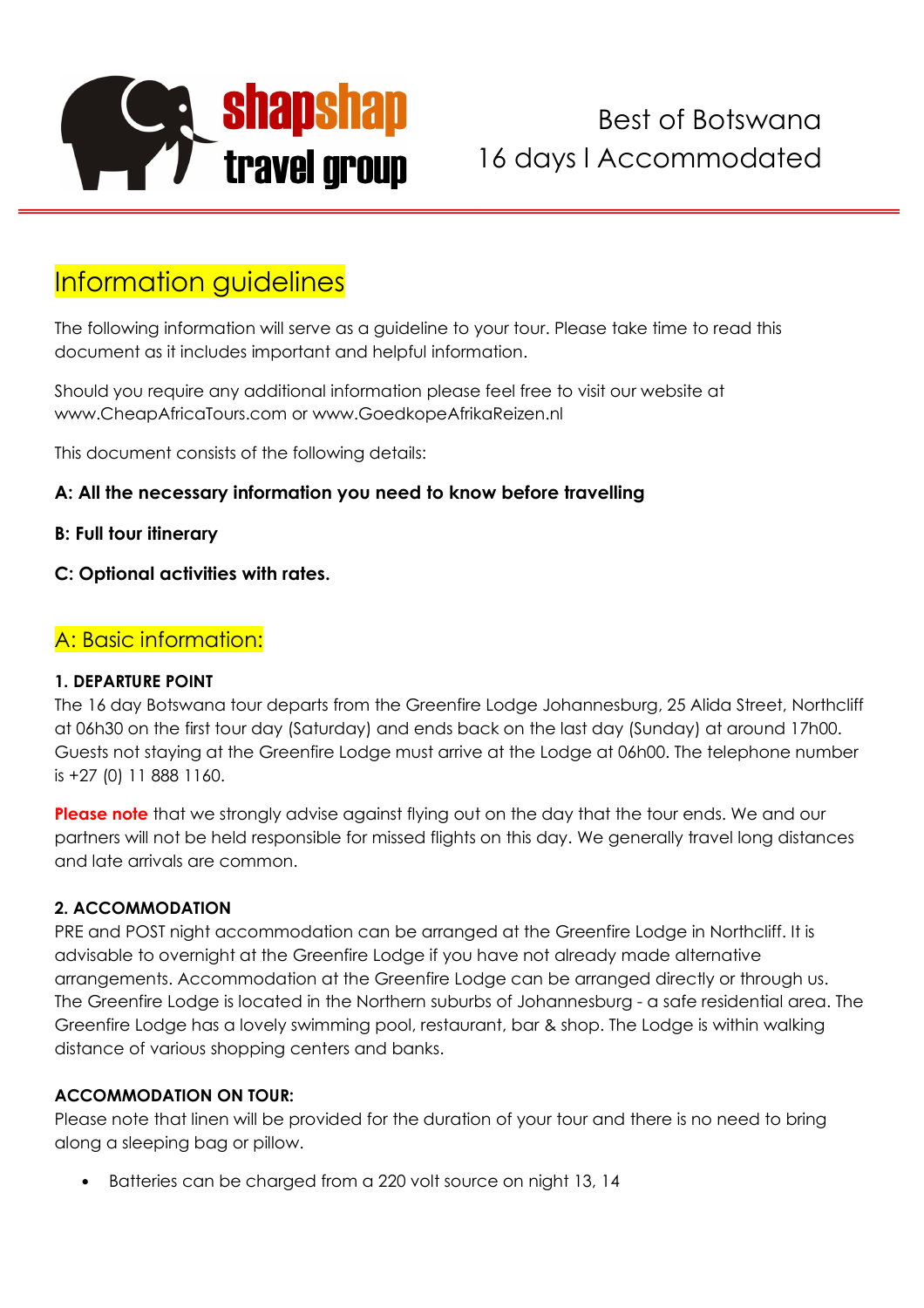- There is a central charging point on night 6 & 11
- Currency exchange opportunities: Arrival at Johannesburg Airport, Maun and Day 13
- Limited Laundry facilities: Maun and Victoria Falls (Essential washing only)
- Internet facilities: Pre night in Johannesburg, Day 13, 14

#### **3. TRANSFERS**

The Greenfire Lodge is accessible from the airport as follows: AIRPORT TO GREENFIRE LODGE \* Approximately 45km Self arranged Taxi (Between R500 – R750)

You can also book this transfer through us. Please check our website under "Hotels and Transfers" for up to date prices

Our pick up times at the airports are: 08h00, 10h00, 12h00, 14h00, 17h00 & 20h00 We depart from the Lodge to the airport: 07h00, 09h00, 11h00, 13h00, 16h00 & 19h00

If you wish to book a transfer through us, please advise us of your flight/arrival details as early as possible as we cannot always do transfers at short notice.

Meeting point at Airport: Please meet the representative at International Arrivals (Terminal A) at the Tourist Information desk.

Please make sure of the transfer time as per the Tour Voucher.

#### **4. DAY TOURS**

Day tours to various locations (Pretoria, Johannesburg, Soweto, Gold Reef City etc.) can be arranged for you on your arrival in Johannesburg. Downtown Johannesburg is not a safe area to explore on your own - sights recommended by guidebooks are often in crime-ridden areas. If you wish to experience the culture of the city we strongly recommend you arrange a half-day city tour. Day tours can be booked and paid for on arrival. Most tours are based on a minimum of two people, however all efforts will be made to accommodate single travelers with already existing tours.

#### **5. TRAVEL DOCUMENTS**

Please ensure that you are in possession of valid travel documents for all the countries that you will visit(Botswana, Zimbabwe and South Africa). If you have any queries in this regard, please do not hesitate to contact us. Please ensure that you have proof of further travel arrangements if you do not have a South African passport, permanent residency permit, work permit or study permit.

| Telephone number: Botswana Consulate in Johannesburg: |                                               | $(011)403-3748/9$ |
|-------------------------------------------------------|-----------------------------------------------|-------------------|
|                                                       | Zimbabwe Trade mission in Johannesburg:       | $(011)838-2156/9$ |
| Or visit:                                             | Botswana Tourism at www.botswanatourism.co.bw |                   |
|                                                       | Zimbabwe Tourism at www.zimbabwetourism.net   |                   |

Make sure that your passport has at least six months' validity from your planned date of return to your home country. Make two photocopies of valuable documents such as your passport, tickets, visas. Keep one copy with you in a separate place to the original and leave another copy with someone at home.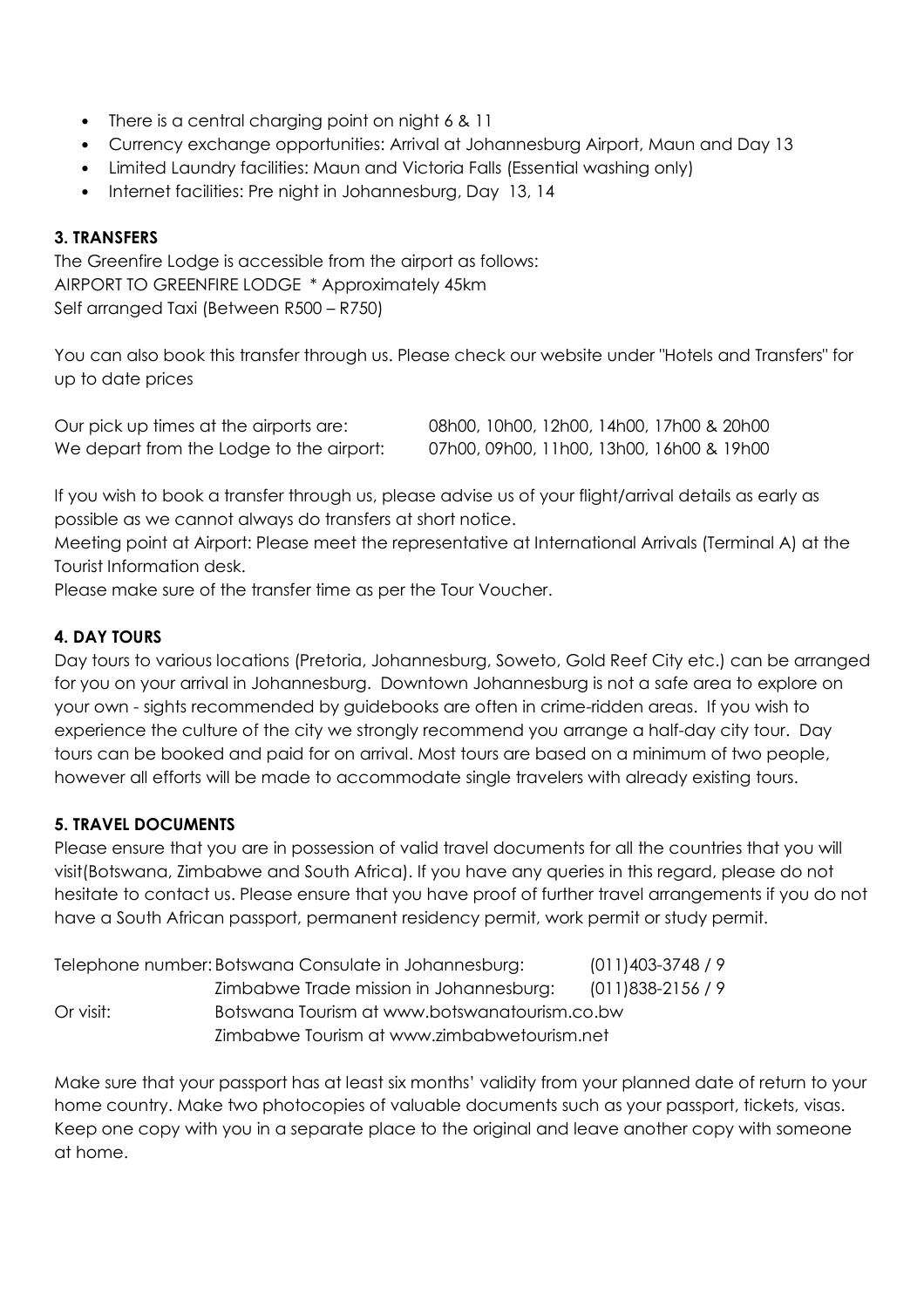#### **6. WEATHER CONDITIONS**

Please note that Southern African weather conditions vary tremendously from season to season. During summer months temperatures of up to 40°C can be experienced. During the winter months of June, July and August the nights are very cold, temperatures may drop well below 0°C, although the day temperatures will be pleasant at around 20°C. Please take weather conditions into consideration when choosing a sleeping bag for your tour

#### **7. FOREIGN CURRENCY**

Botswana Pula is the currency used in Botswana. Botswana Pula can be obtained at a main branch of any major bank in South Africa. If you cannot obtain Pula before your departure from Johannesburg, please ensure that you have sufficient South African Rand to purchase refreshments en route. Money can be exchanged in Maun where all major foreign currencies can be exchanged for Pula. Please do not rely on credit cards, as most of the places we visit on this tour will not have the facilities to deal with them. Overland trucks have safe-keeping facilities for extra cash/flight tickets/passports.

#### **8. INSURANCE**

It is compulsory that all passengers make arrangements for adequate travel insurance to financially safeguard against unforeseen circumstances. If you need further information please do not hesitate to contact us. We and our partners do not accept responsibility for any loss, injury, damage, accident, fatality, delay or inconvenience experienced whilst on tour. You will be required to complete and sign a full indemnity prior to tour departure.

#### **9. CLOTHING & PERSONAL EFFECTS**

Herewith a recommended guide of what to bring along:

\*\*Backpack / Barrelbag / Soft Suitcase Torch / Flashlight / batteries Sleeping Bag & Small Pillow Toiletries Sport Shoes / Sneakers Sun Cream Sandals **Insect Repellant** Long Trousers / Tracksuit Mosquito Net (Optional) Shorts Malaria Prophylaxis Waterproof Windbreaker \*\*\*Refreshments Jersey / Jumper Money (Sundry expenses, gratuities) T-Shirts / Shirts Camera, Binoculars Socks & Underwear **Books (Birds, Mammals etc.)** Swimming Costume & Towel **Example 2** Pen Hat Passport / Visas (if applicable) Water Bottle Smaller day pack Personal iPod

\* A camping bed for each guests will be supplied while on tour. (L=205; W=73; H=51)

\*\* Luggage should be limited to a maximum of 15kg's

#### **HARD SUITCASES ARE NOT SUITABLE!!**

\*\*\* Refreshments can be purchased en-route on the first day of the tour, and at regular intervals throughout the tour.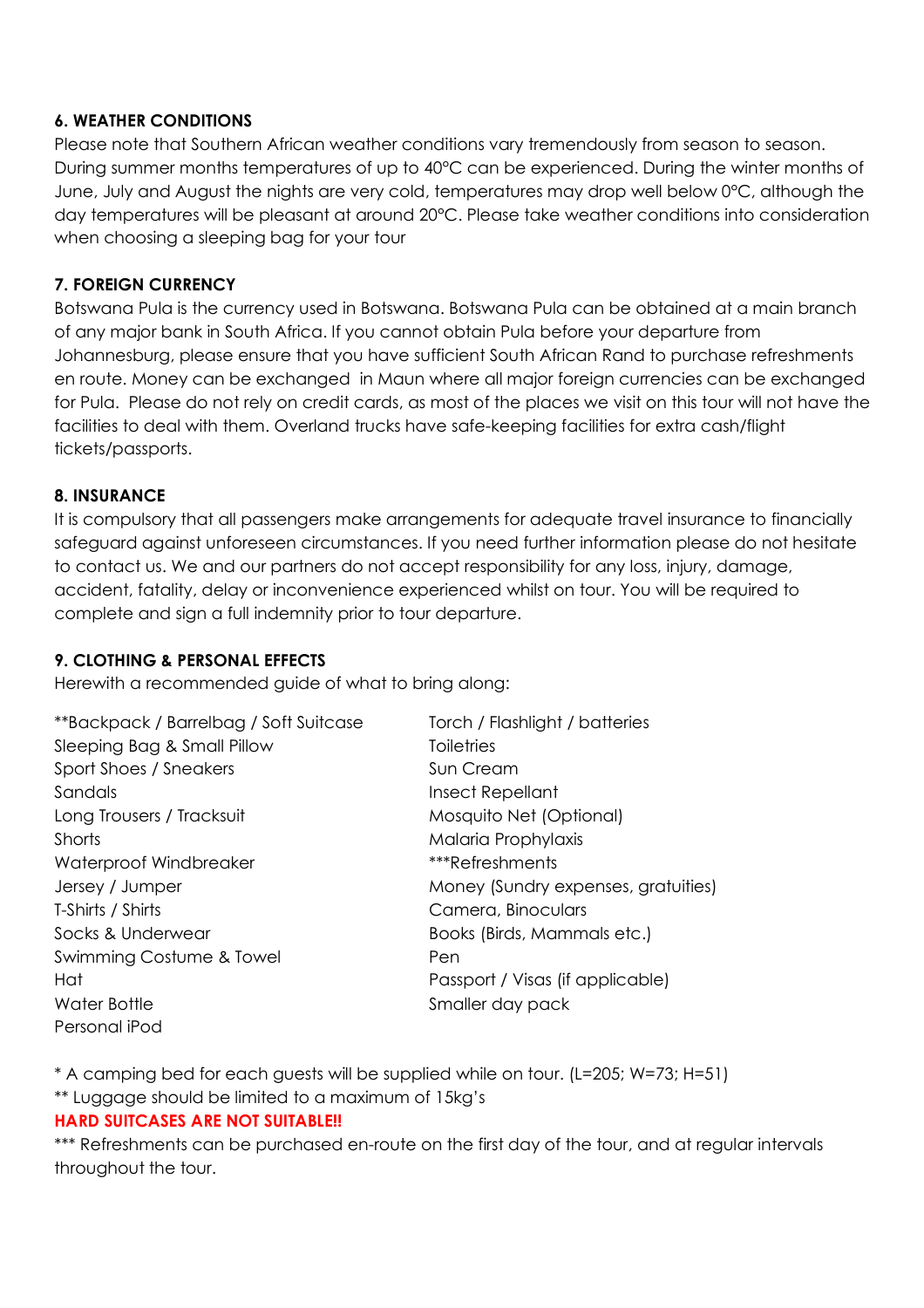#### **10. HEALTH PRECAUTIONS & REQUIREMENTS**

The only necessary prophylaxis for Southern Africa (Botswana and Zimbabwe) is against Malaria. Please consult with your general medical practitioner regarding this. Resistant strains of Malaria occur in both Botswana and Zimbabwe and adequate chemo-prophylaxis is essential. Prevention is better than cure; please use insect repellent on exposed areas after sunset.

All guides have first aid boxes for use in emergencies, however we recommend that you bring along your own basic supply of medication, headache tablets etc.

#### **11. MEALS AND REFRESHMENTS**

Meals are provided as indicated in this document/website. Soft drinks, bottled water and alcohol are for your own expense; obviously there is ample opportunity during the tour to buy refreshments. The guide will advise when you need to stock up for a couple of days. Drinking water will be available on the truck, please note that this is not bottled water.

#### **12. PERSONAL EXPENSES**

A reasonable amount of personal spending money must be brought on our tours. This is to cover own expense meals, snacks, sundry goods purchased - such as batteries, suntan cream etc., all bottled water, alcohol and soft beverages, curios, optional extra excursions, airport tax, transfers and tips. In Africa it is common courtesy to tip casual help for services rendered. In the case of your guide, if you were happy with his or her services, an amount of R50 per day per person would constitute a reasonable tip.

#### **13. GROUP SIZE (Max 12)**

Group size varies from 4 – 12.

#### **14. ON SAFARI**

All our tours require participation from all group members. This entails assisting with the food preparation, washing of dishes, keeping the truck clean and the setting up of camp.

Please keep in mind that flexibility and an open mind will greatly contribute to an enjoyable safari.

We are travelling in developing countries, please do not expect the punctuality you have come to expect in first world countries. Things do not always run according to plan, however we do endeavour to run according to the itinerary as best as possible.

## B: Itinerary: Best of Botswana I 16 days

#### **OVERVIEW:**

This tour is the accommodated version of the popular 16 Day Botswana camping tour. The Accommodated Botswana tour will follow a similar route to the 16 Day camping tour but offers guests a considerable upgrade in comfort when it comes to overnight accommodation during the tour.

The Accommodated Botswana tour offers the same adventurous spirit as the 16 Day camping tour and guests will visit the renowned Bushmen of the Kalahari, stay in the paradise of the Okavango Delta, search for animals in the renowned parks of Moremi and Savuti and soak up the beauty of the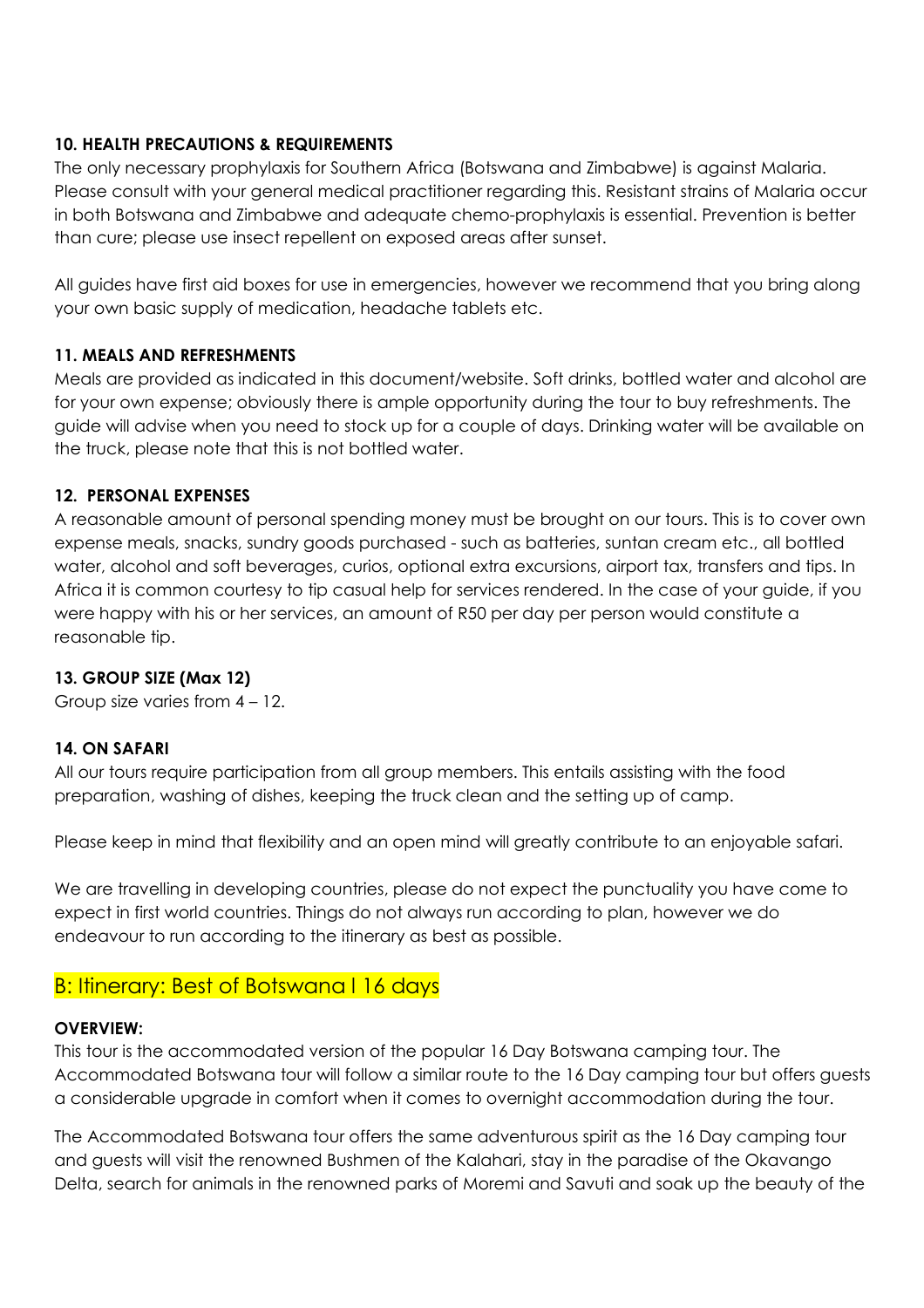Victoria Falls. All of this with the added comfort of spending our nights in accommodation or enjoying the unique experience of a serviced camping night.

The accommodated tours will depart on selected days and are limited to a maximum of 12 passengers offering guests the opportunity to explore the wilderness areas in small groups.

**Route:** Johannesburg to Johannesburg **Accommodation:** 11 night lodge/ cabins/ canvas, 4 nights serviced camps

#### **INCLUDED HIGHLIGHTS:**

- Kalahari Bushmen walk
- Okavango Delta private camp
- Okavango Boat trip and Mokoro
- Game Walks
- National Parks
- Open-vehicle Safaris in National Parks
- Wild Remote Servied Camps
- Makgadikgadi Salt Pans
- Chobe River Boat Cruise
- Victoria Falls National Park

#### **OPTIONAL ACTIVITIES:**

- White Water Rafting
- Bungi Jumping
- Game Flight Okavango
- Zambezi River Sunset Cruise

# Day to day description

#### **Day 1: Johannesburg - Kalahari**

Our Botswana safari tours depart from the lodge in Johannesburg at 06:30. We set off to cross the Botswana border near Lobatse. On completion of Customs and Immigration formalities we pass through an area boasting significant history, then, it's out into the vast Kalahari Plains.

We will cover quite some distance today before arriving at our established overnight camp near Kang. Once we have checked into our accommodation we will enjoy a short walk out into the bush. Tonight we enjoy a catered meal.

Meals: Breakfast. Lunch, Dinner at own expense

Included highlights/activity: Scenic drive through North West South Africa , border crossing into Botswana then leaving the last of the hills behind at Kanye, and then... The Kalahari Desert, Jwaneng - the richest diamond mine in the world, short walk into the Kalahari, setting up camp for the night

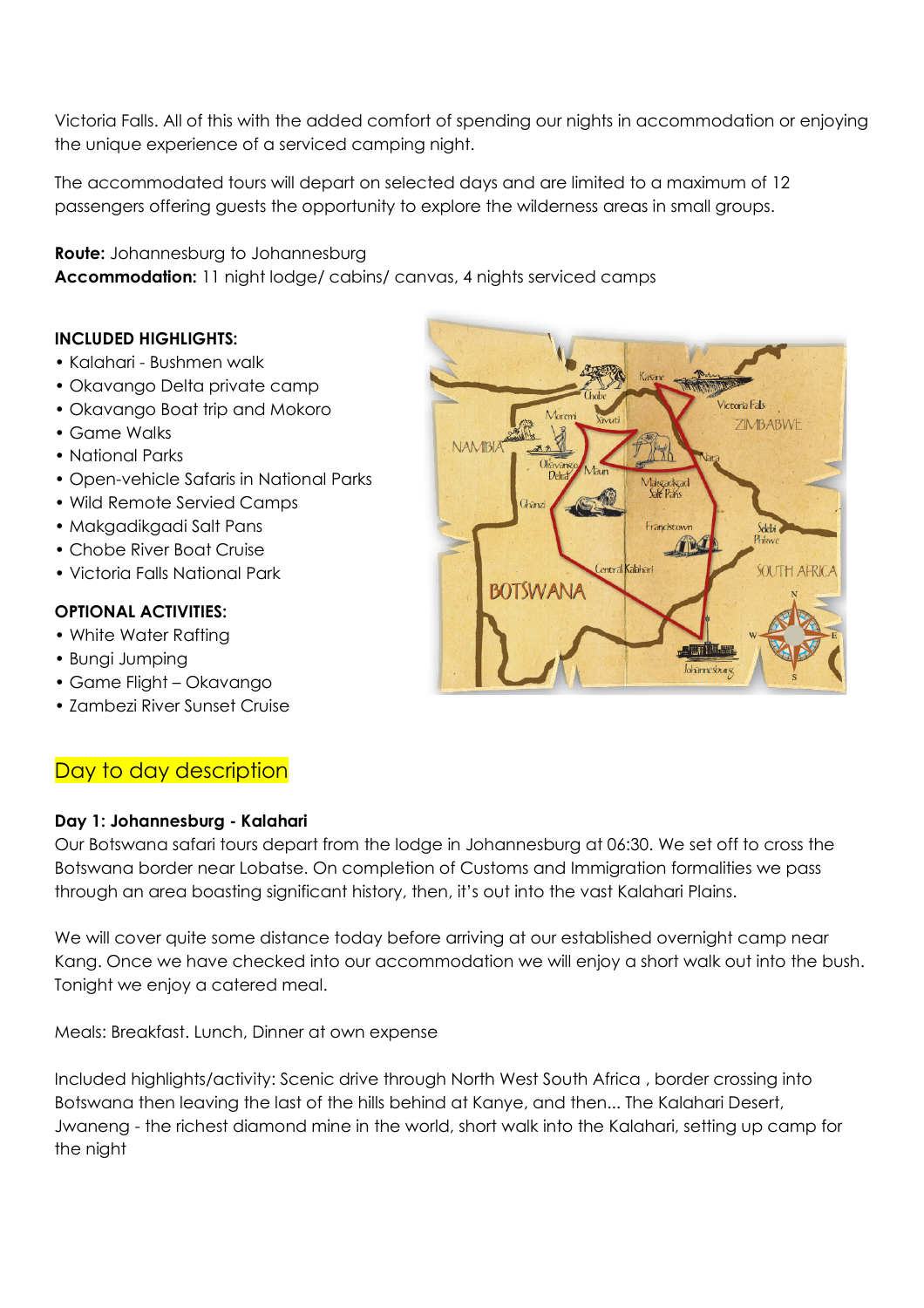#### **Day 2: Kalahari Bushmen**

After waking early to a spectacular Kalahari sunrise, we enjoy a sumptuous camp breakfast before continuing to the frontier town of Ghanzi. Ghanzi is home to some of the last traditional Bushmen.

Our experience will include an educational bush walk led by true Bushmen. This will give us some insight into their daily lives. We learn about their hunting and trapping skills, their peculiar belief systems, and how they find and store their water. We overnight on a vast tract of land owned and managed by the local people.

#### Meals: Breakfast, Lunch, Dinner

Included highlights/ activity: Guided bush walk led by true bushman/san, learn about digging for water and Tsamma melons, ancient gods and beliefs (like shape-shifting) of the bushmen

#### **Day 3 - 5: Okavango Delta**

The Okavango is a massive river that spills its contents into the Kalahari sands, creating one of the world's only true inland delta's and a unique ecosystem that supports a huge variety of animal and plant life. The sight of a nervous Lechwe (antelope) pounding across a flooded plain, the Jacana (bird) striding delicately amongst the flowering lilies, the Bee Eater (bird) diving to prey on an unsuspecting insect, and of course the familiar cry of the African Fish Eagle - all combine to create one of nature's masterpieces.

We begin our journey into the Delta near the so-called panhandle, gliding through papyrus lined channels, first by motorboat and then by mokoro - the traditional dugout canoe, to our exclusive wild island camp. We spend three nights here in true wilderness, exploring the area on foot and by mokoro. There will also be time to simply relax and to absorb the remoteness and serenity of the area.

Meals: Breakfast, Lunch, Dinner on all three days Optional Activities: Scenic helicopter flight over the Delta Included highlights/activity: Motorboat transfer into the Okavango Delta, private iIsland, guided Game walks in the Delta led by local Motswana guides, mokoro trips in Delta, sunset hippo cruise

#### **Day 6: Okavango - Maun**

Starting early, we begin our journey back to "civilisation". We travel by motorboats as we wind our way through the channels of the Delta to where we are reunited with our vehicles. This afternoon we arrive in the 'tourism capital of Botswana' - Maun. We will spend some time stocking up on basic supplies before we travel the short distance out to the lodge. Here we can freshen up, or splash in the pool and enjoy a catered meal.

The lodge is situated on the banks of the Boteti River. This river changes its flow directions, depending upon the season and rain patterns. The Lodge offers comfortable accommodation, a swimming pool, bar and a restaurant.

#### Meals: Breakfast, Lunch, Dinner

Optional activities: Scenic helicopter flight over the Delta Included highlights/activity: Motorboat transfer out of the Okavango Delta, Boteti River sunset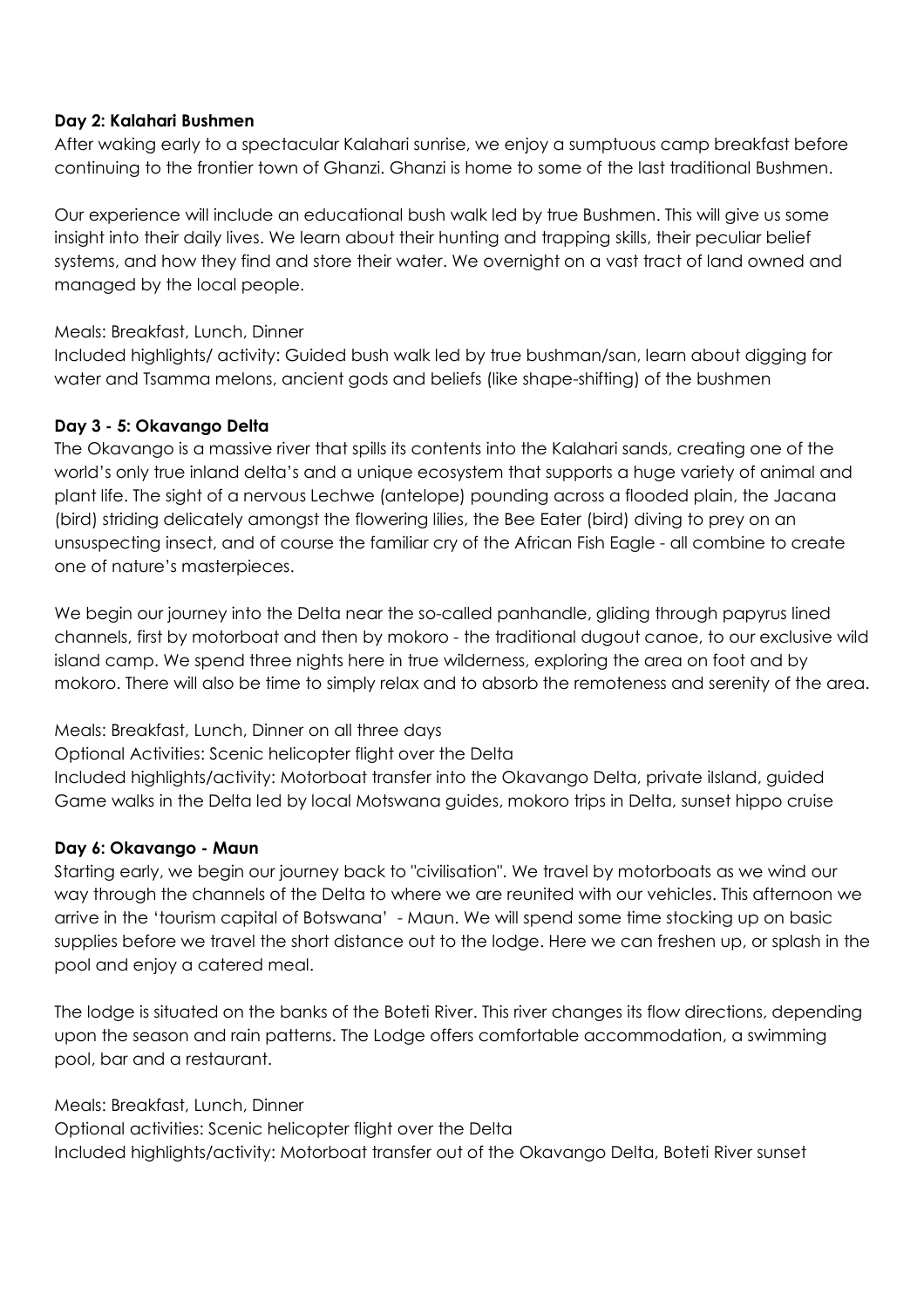#### **Day 7 - 10: Moremi/ Savuti: Flexible wildlife reserve schedule**

We enjoy a scrumptious breakfast at the lodge and prepare for the "Safari" part of the trip- surely one of the biggest highlights of the tour. Traveling in our well-equipped 4×4 vehicle we head into true wilderness, passing remote villages along the way. We spend five days in the national parks following seasonal wild animal migrations on extensive morning and afternoon game drives (safaris). There will of course also be some time to relax and to appreciate this rare jewel of a place and its deep tranquility.

An example of our route could be: starting with Moremi, we spend the first night near the well-known Third Bridge. Drift off to sleep to the howl of the distant hyena or the earthy roar of a lion, and even the deep grunt of a half-submerged hippo. We then head on north via Xakanaxa to camp near North Gate. This area is excellent for game viewing and we will conduct afternoon and morning drives along the wetland areas.

Then up to Savuti! This area offers a multitude of game drive options. Make sure to keep the fruit well hidden from the roving elephant, the meat from the prowling hyenas, and everything from the monkeys. The vegetation is constantly changing from open plains to palm trees and marshland, to dense Mopane woodlands and Acacia scrub, and hence all the fauna and flora changes accordingly.

Depending on the conditions in the national parks we might also venture into the Central Kalahari Game Reserve or the Makgadikgadi Pans National Park. During this part of the journey we camp in remote, pristine sites where there is no sign of man's existence. We will make sure we leave each site in the same condition, nothing but footprints in the sand are left for the quiet winds to deal with.

Meals: Breakfast, Lunch, Dinner on all 4 days

Included highlights/activity: 4×4 open vehicle game drives on all five days, private non-fenced campsites, extensive first hand game viewing experience, explore the heart of National Geographic's photography region where the Jouberts spend their lives.

#### **Day 11: Maun**

From the last morning in the Parks we slowly game drive our way back to Maun. Here you can enjoy lunch (at own expense) and spend some time before heading out to the comfort of the lodge for the night. This afternoon we will relax at the Lodge before enjoying a catered meal and a comfortable night.

Meals: Breakfast, Dinner

Optional Activities: scenic Ffights over the delta Included highlights/activity: Game drive on the way out of the park, Visit to Maun

#### **Day 12: Makgadikgadi Pans**

Today will have a relaxed start as spend some time enjoying the Lodge and the swimming pool before enjoying Brunch and then venturing eastward and into the spectacular Makgadikgadi Salt Pans. Besides the stark scenery, the Pans are known for their wonderful bird life and some other desert adapted animals.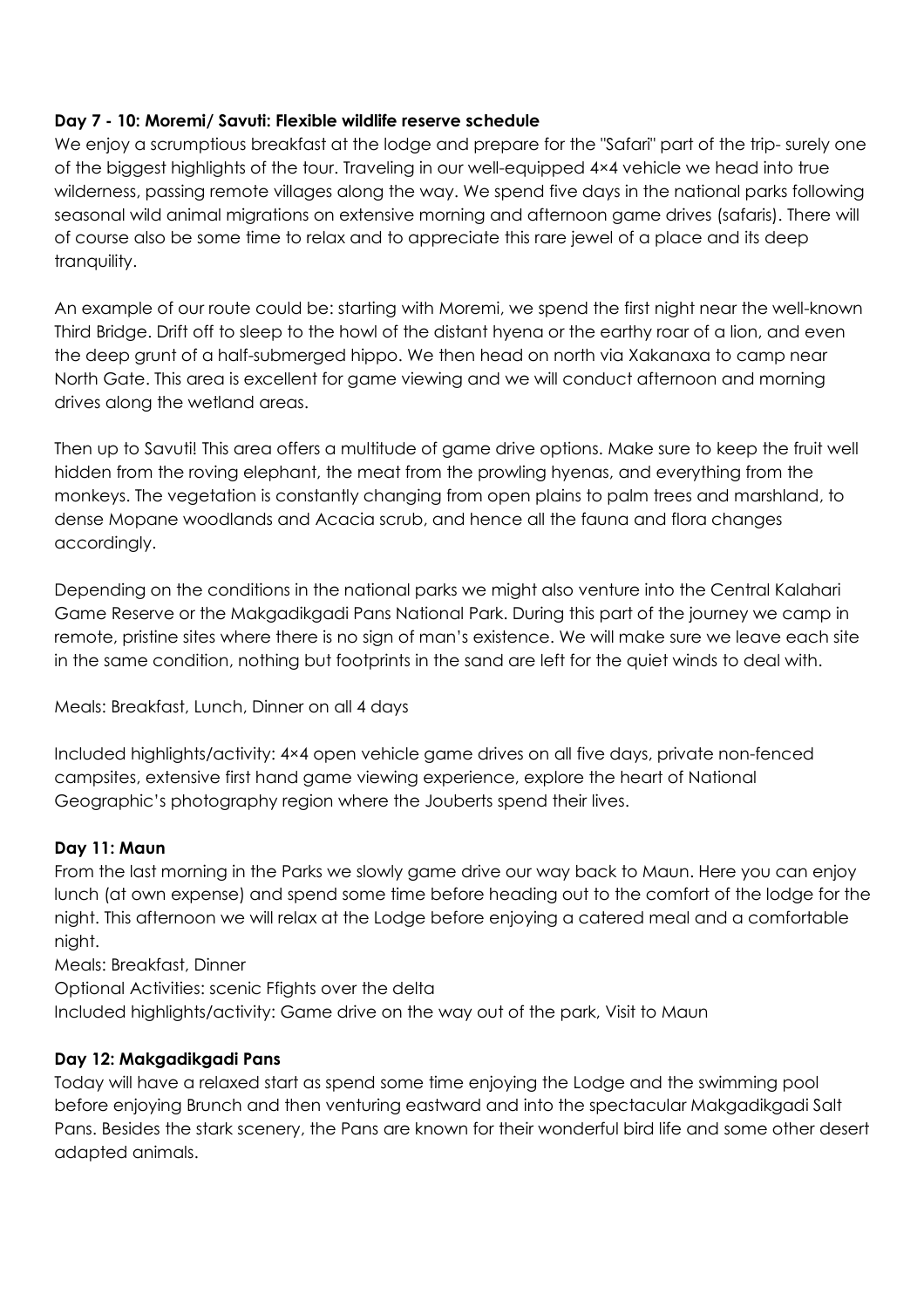After exploring the pans we continue to our accommodation for the night and enjoy a relaxed evening in comfort. Meals: Breakfast, Lunch, Dinner

Included highlights/activity: Relaxed morning, visit to Makgadikgadi Salt Pans

#### **Day 13: Chobe River - Victoria Falls**

Venturing north today, we leave the desolation of the Pans behind and make our way up to the mighty Chobe River. The Chobe area is known for the huge herds of Elephants and other animals that are attracted to drink from the River. This afternoon we will enjoy an extensive boat cruise. Gliding close to the banks we hope to be able to approach these animals from the River for close up viewing.

After our boat cruise we will cross the border and make our way to the lodge in Victoria Falls. The lodge is centrally situated and within walking distance of The Fall's and other attractions. Meals: Breakfast, Dinner

Included highlights/activity: Chobe National Park, especially elephants, extensive boat cruise on the Chobe River- hippos and crocodiles, river birds.

#### **Day 14: Victoria Falls**

Waking up in the adventure capital of Africa, it is with new excitement that we explore the amazing Victoria Falls. The locals call the falls "Mosi o Tunya " - "The smoke that Thunders". After admiring this wonder of the world, various other attractions can be visited and activities enjoyed , such as the tribal village, the big tree and the curio market. A helicopter flight over the falls or a boat trip on the Zambezi River, White Water Rafting or Bungi Jumping are all worthwhile, but allowance must be made for the extra expense.

We spend two nights here to give clients some time to explore Victoria Falls by themselves. Tonight we will eat out in local restaurant (own expense). Relax to the sound of the African night and the distant roar of the Falls and drink the farewell toasts to your adventure.

Meals: Breakfast. Lunch and Dinner at own expense

Optional activities: Scenic helicopter flight, white water rafting, bungee jump, gorge swing, many more available

Included highlights/activity: Victoria Falls National Park, Entry Fee for viewing the Falls

#### **Day 15: Victoria Falls - Francistown**

We set off to cross back into Botswana and to continue south toward Francistown. Tonight we stay in comfortable accommodation, enjoying the African night and celebrating our adventure with our last tour meal.

**Please note:** it is possible to end this tour in Victoria Falls on day 15. Clients can book extra nights in Victoria Falls or they can fly back home (normally via Johannesburg).

#### Meals: Breakfast, Lunch, Dinner

Included highlights/activity: Last opportunity to view wild animals on route to Francistown, scenic drive from Zimbabwe to Botswana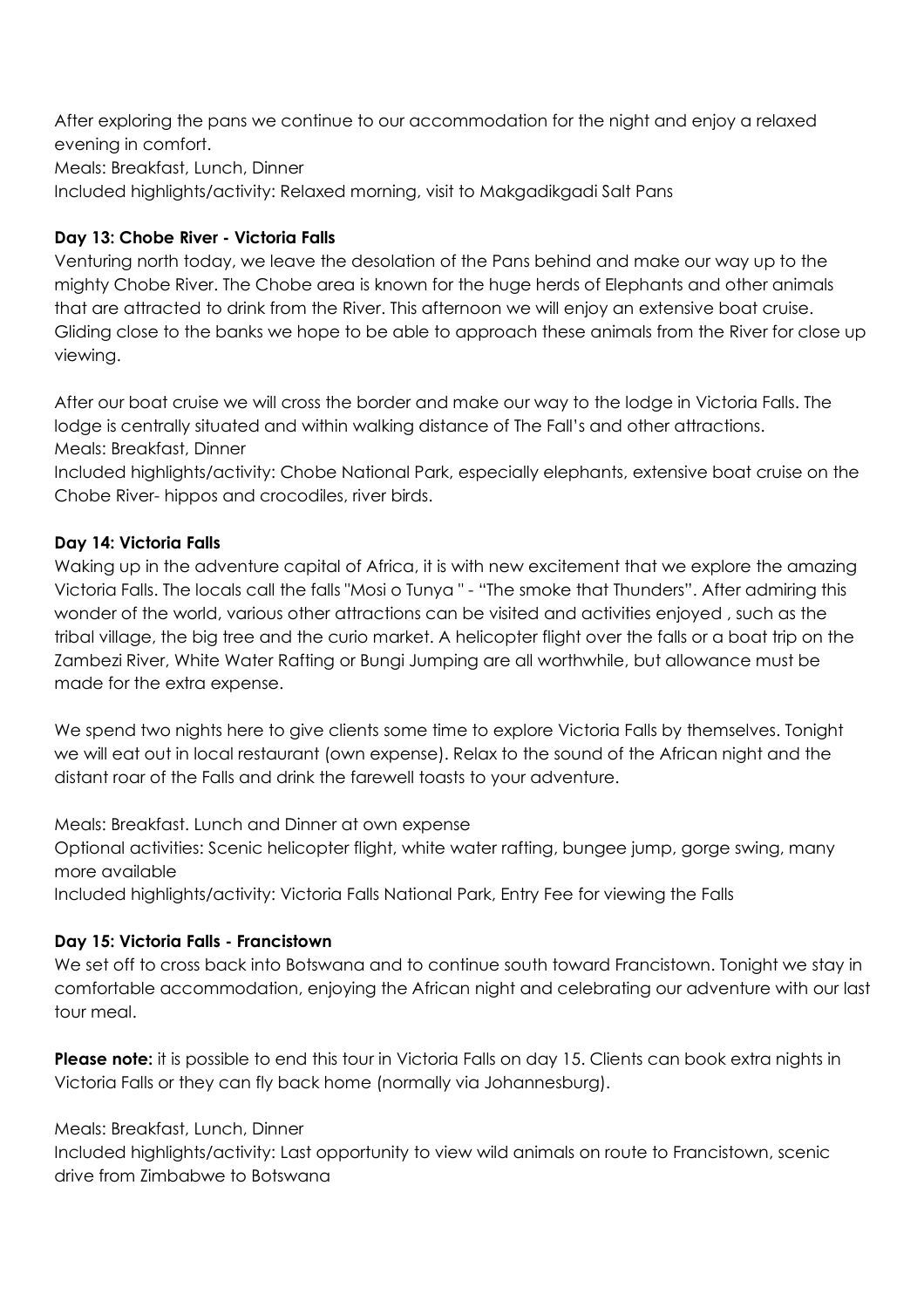#### **Day 16: Francistown - Johannesburg**

We cross the Limpopo River back into South Africa and make our way to the lodge in Johannesburg. We should arrive in Johannesburg in the early evening.

Meals: Breakfast. Lunch at own expense

Included highlights/activity: Scenic drive from Botswana to South Africa

**Please note:** The day by day descriptions published are intended as a rough guideline only. Adventure travel by nature is unpredictable, weather patterns, game migrations, road conditions and a multitude of other factors may necessitate itinerary changes that ultimately are for the client's benefit. It is essential that clients are flexible and open minded in this regard.

#### Optional activities **Please note:** All rates are subject to change

**Please note:** We cannot book any of the activities mentioned below in advance. The majority of the activities are weather dependent and are not always available. Activities can be booked on arrival by the clients directly with the external suppliers. We and our partners do not accept any liability for the availability or rates of Optional Activities.

#### **JOHANNESBURG and SURROUNDS (PRE and POST Tour)**

#### **SOWETO TOUR**

South of Johannesburg is Soweto, the world's most famous township and important monument to Apartheid. A sprawling, self-sufficient home to millions, Soweto grapples with democratic change, but its spirit resonates in a plethora of shebeens. The focus on this tour is more on community projects & sustainable tourism.

The Soweto Fair Tour includes: Nelson Mandela & Hector Pietersen Museums, a visit to Handiworx or the Soweto Green plus a view of Baragwaneth Hospital and an informal settlement. Also included is a cycle tour from Phomolong & visit a day care centre (also available without cycling).

From R590 per person for 3 hours

You can also do a cycle tour of Soweto – pricing depends on the time you cycle for.

#### **JOBURG CITY TOUR**

The tour includes a panoramic view of the city, a drive within the business district, visit to traditional African shops, the bohemian Hillbrow and Museum Africa in Newton, the cultural district of Johannesburg. Extend to 8 hours & include Constitution Hill, SAB World of Beer & more.

From R590 per person for 3 hours

#### **SOWETO & JOHANNESBURG COMBO**

Combining the Soweto & Johannesburg City tours will give you a great overview of the area.

From R850 for 5 hours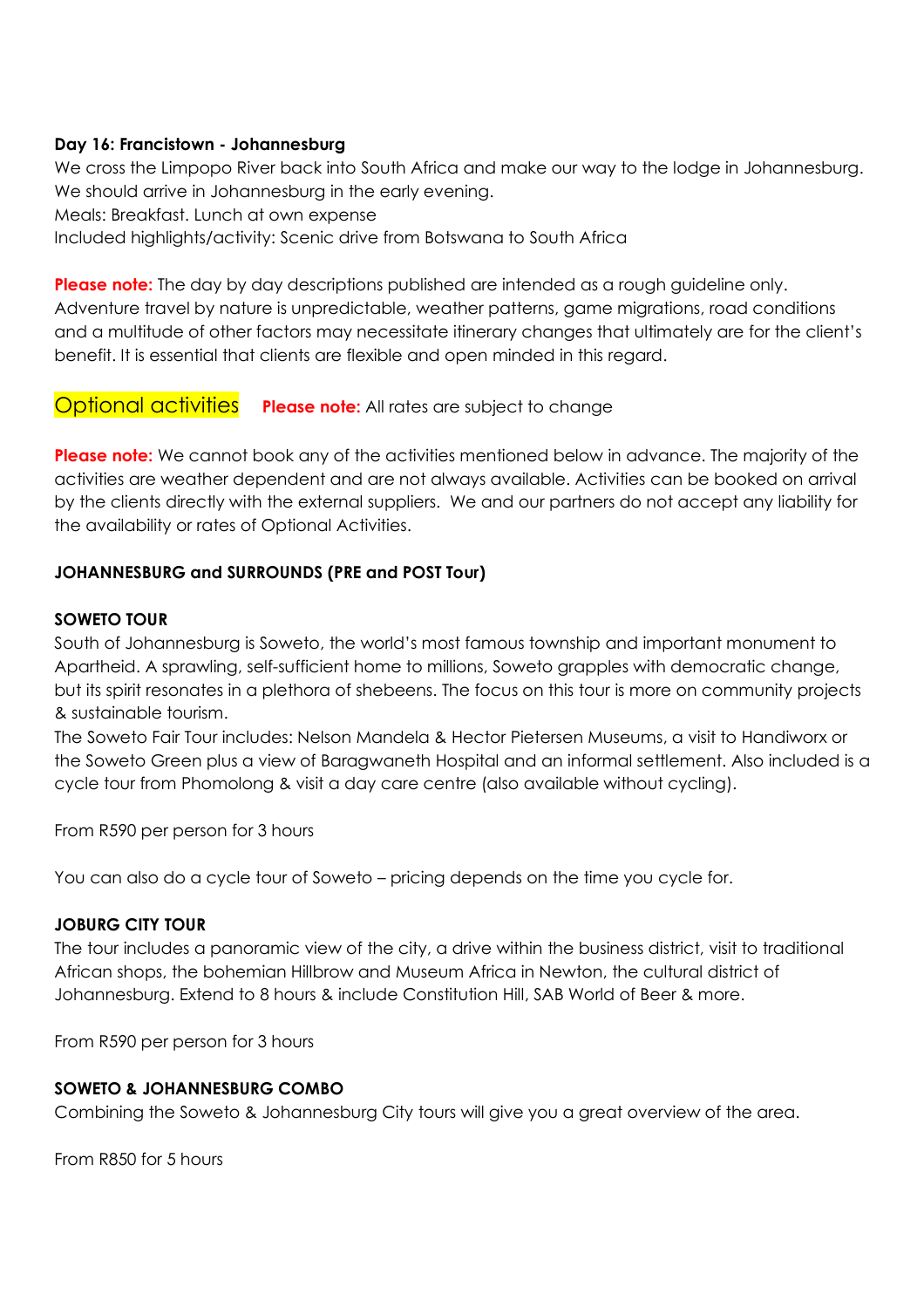#### **APARTHEID MUSEUM**

The path through the museum leads you on a journey beginning with segregation, the cornerstone of apartheid. It takes you back through the history of the myriad cultures converging during the pre apartheid era. Through the years of race classification, the 150 acts of apartheid, detentions and the oppression of the nationalist regime. Examine the rise of black consciousness, the armed struggle & finally witness the release of Nelson Mandela after 27 years of imprisonment which finally led to the final negotiations for peace. The Apartheid Museum experience is one of upliftment and liberation both personally & socially and leaves each visitor with a feeling of hope for the future, unburdened by the ills of the past.

Duration: 3 hours R550

#### **CRADLE OF HUMANKIND**

The tour visits both the Sterkfontein caves, where the oldest hominid fossils (dating back to over 3 million years) in the world were found & Maropeng where you can experience the fascinating, interactive representations of the origin of Earth & all that lives on our unique planet. Interesting to both adults & children alike, this is a must visit on anyone passing through Gauteng's itinerary!

Duration: 4 hours R990

#### **PRETORIA CITY TOUR**

Pretoria generates a multicultural energy from a harmonious blend of traditions, culture and architecture. Pretoria has historic value extending to that of the British Empire and Apartheid. The tour includes the either the Voortrekker Monument or Freedom Square, the Union Buildings, Kruger House, Church Square, Mirramen Hindu Temple and thousands of Jacaranda trees. Extend to 8 hours and include both the Voortrekker Monument & Freedom Square as well as the Transvaal Museum. Lunch in Pretoria.

Duration: 4 ½ hours R850 Duration: 8 hours for the extended tour, incl. lunch R1500

#### **BOTSWANA AND VICTORIA FALLS**

#### **Scenic flight over the Okavango Delta (Highly Recommended)**

The flight prices range from between R665 - R3760, this is dependent on how many people decide to go on a flight. If you are interested inquire with your guide. (you can use Credit Or Visa cards for payment)

#### **Village walk from the lodge Maun**

(Pula 50) -Prices may vary

| <b>ACTIVITIES</b>                | <b>USD</b> |
|----------------------------------|------------|
| <b>ADRENALIN</b>                 |            |
| White Water Rafting – Low water  | 150        |
| White Water Rafting - High water | 140        |
| Gorge Swing                      | 95         |